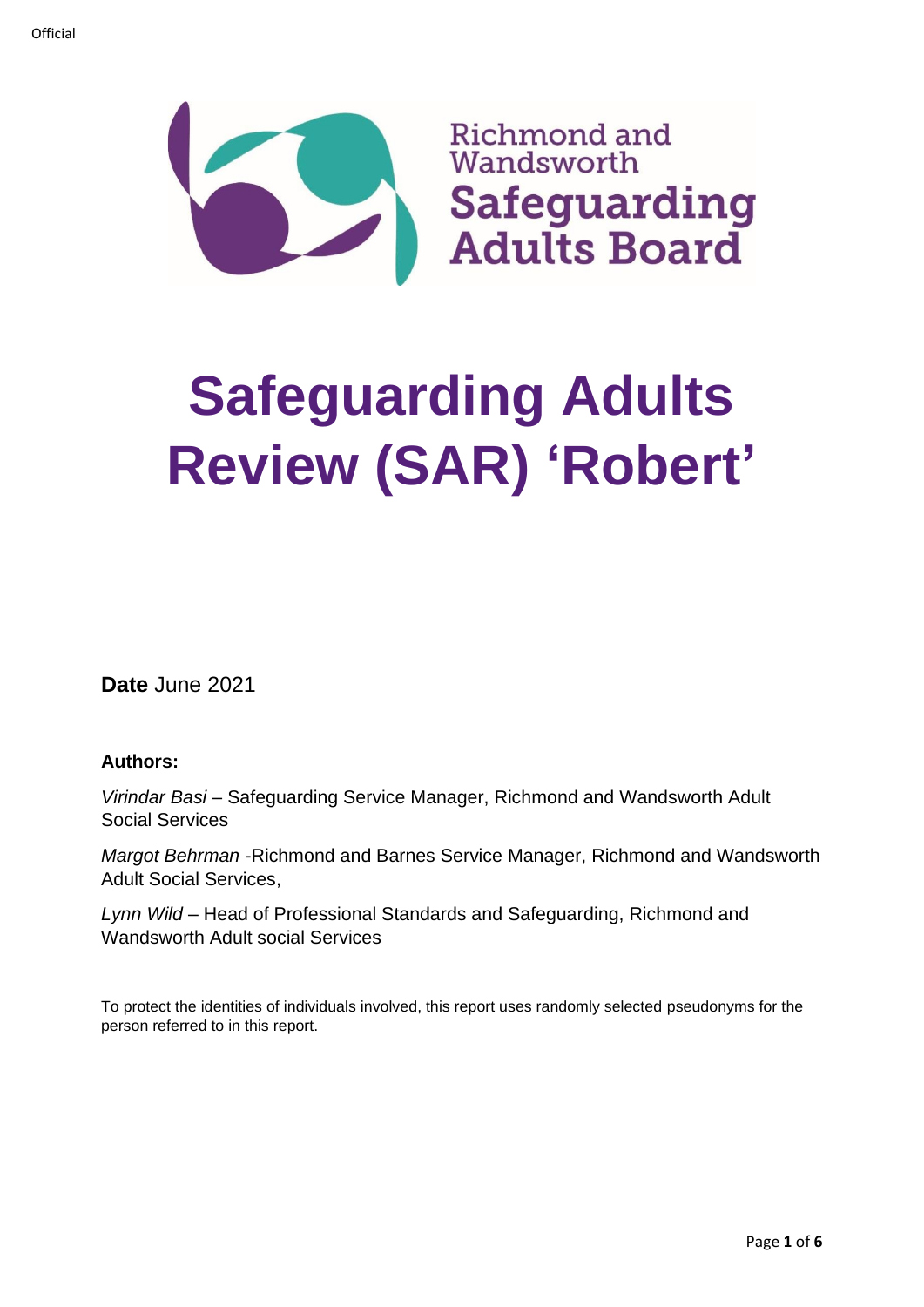# INTRODUCTION

Richmond and Wandsworth Safeguarding Adults Board (RWSAB) considered the case of Robert who died in hospital in September 2020 about 2 weeks after being assaulted by a fellow resident of the care home where they both lived. Both Robert and James received input from several services. In November 2020 the RWSAB agreed that Robert's case met the criteria for a statutory Safeguarding Adults Review (SAR) under section 44 Care Act 2014. As there had been a comprehensive multiagency Section 42 Safeguarding Enquiry and a Root Cause Analysis completed, it was agreed to undertake a proportionate SAR using the information already gathered and to undertake a multiagency reflection to highlight the leanings, rather than undertake a comprehensive re-examination of the case. Staff from the local authority led the multiagency refection work and the final report was agreed by all participants.

The focus of the reflection was to produce learnings which were focused on 'systems findings'. These are the social and organisational factors that make it harder or easier for practitioners to do an excellent job day-to-day, within and between agencies. The final report aims to be as succinct and practical a document as possible. Therefore, details of the findings from the Serious Incident review undertaken by the Mental Health Trust and the multiagency Section 42 safeguarding enquiry, do not form part of the published report.

## About this document

This document forms the final output of the SAR. It provides the systems findings that have been identified through the process. Each finding attempts to describe the systems barrier or enabler and the problems it creates. It focusses beyond Robert's case to wider organisational and cultural factors. These findings are future oriented and are potentially relevant to professional networks more widely.

To facilitate the sharing of this wider learning, the detailed case specific analysis as well as details of finding from other processes are not included in this report..

Each systems finding is first described. Then a short number of questions are posed to aid the RWSAB and partners in deciding appropriate responses.

## **Contact**

If you have any questions or queries about the SAR, please contact the Richmond and Wandsworth Safeguarding Adult Board:

Name: Ally Smith (SAB Co-ordinator)

Email: [SAB@richmondandwandsworth.gov.uk](mailto:SAB@richmondandwandsworth.gov.uk)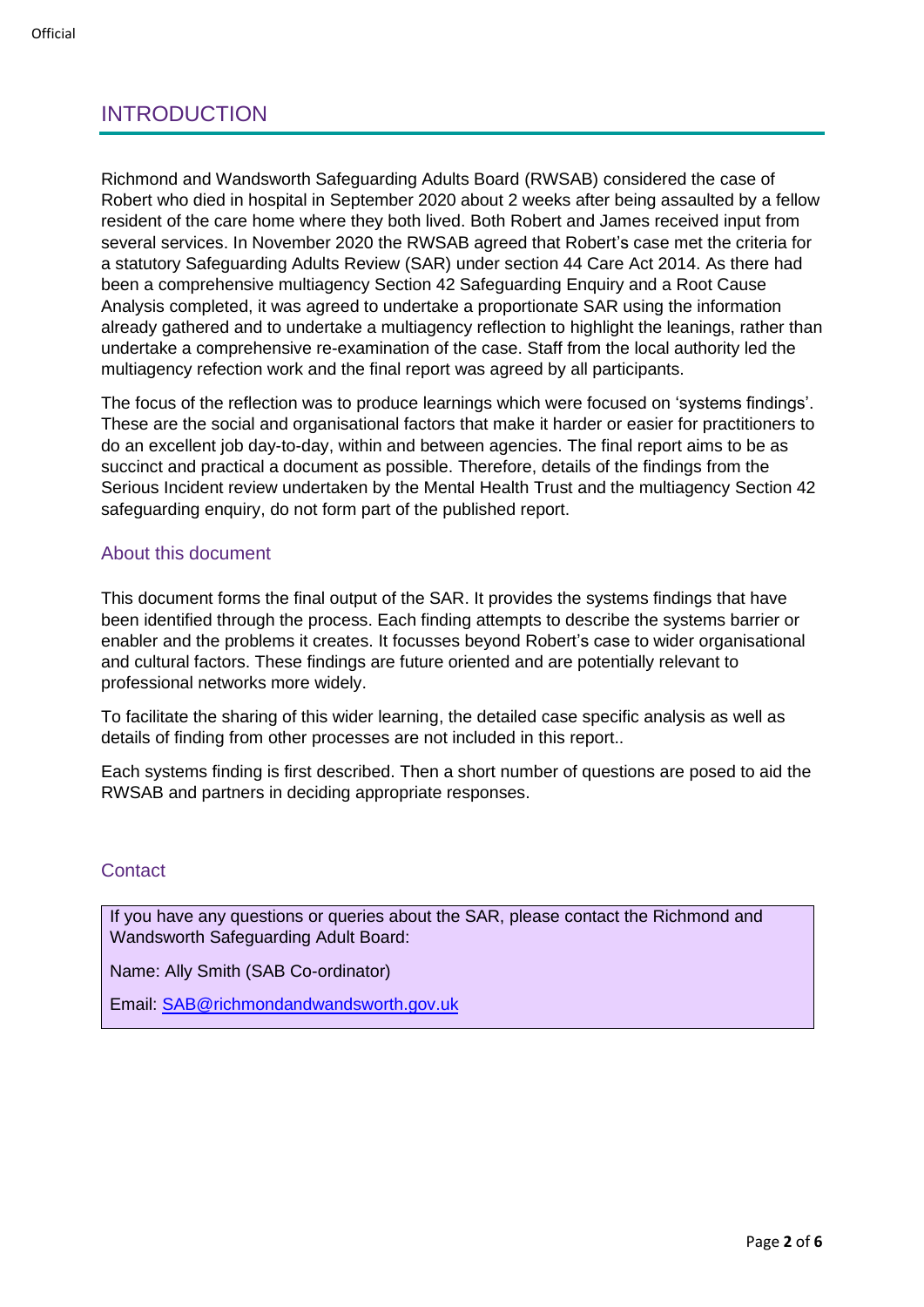# SUMMARY OF CASE

Robert was 86-year-old at the time of his death in September 2020. During his working life he worked in the arts and hospitality industries. Towards the end of his life, he was increasingly confused, and his family arranged for him to move into a residential care home after a hospital admission following a fall. He moved into the care home in July 2020 and there were concerns about Robert being unsettled and not sleeping well. There was an unwitnessed incident between Robert and a fellow resident, James, in July 2020. Subsequently there was a further unwitnessed incident between Robert and James in early August 2020. Robert sustained a minor injury but did not need medical attention. On the same day as the second incident, Robert had a fall and was admitted to hospital. He was described as having increased confusion/delirium, which was attributed to a subdural bleed (possibly due to a fall), an infection and low sodium. He was treated for the infection and low sodium and returned to the care home with a plan for further intervention from the GP and the memory clinic. He was moved to a different unit in the care home to create distance between himself and James. Within hours, James attacked Robert, who was subsequently admitted to hospital with an intercranial haemorrhage. The coroner has determined that pneumonia was the cause of death with an antecedent cause of a head injury.

James was an elderly man with a diagnosis of dementia. His family had arranged that he move into the residential care home in March 2020, at the point that the COVID-pandemic began, and the country was moving to 'lock-down'. He was no longer coping at home and missed his wife who had advanced dementia and was already a resident in the residential care home. The move meant he would be able to spend time with his wife as well as get the extra support he needed. In July 2020, James' behaviour changed, and he demonstrated aggression on several occasions towards care home staff and residents, including towards Robert. The care home made a referral to the GP and the Community Mental Health Team requesting assistance in managing James' aggression. After a short delay he was seen by the CMHT staff, and a behavioural management approach recommended. Following further incidents James was given medication and the care home offered support from the Care Home Support Team in managing James' behaviour.

## FINDINGS

#### **Finding 1**

There are no agreed mechanisms for collaborative working and decision-making across the range of professionals who provide support to older people with dementia. As a result, the understanding of escalating risk is hindered by imprecise or incomplete communication about the situation.

## System Finding

Dementia is a complex syndrome, and it affects people in a variety of ways, sometimes resulting in profound changes in behaviour. To support people living with dementia, it is important to have access to a range of skills and a shared understanding of the changes in the person and on the changing risks. In this case, there were examples of effective communication between stakeholders on the incidents where either Robert or James were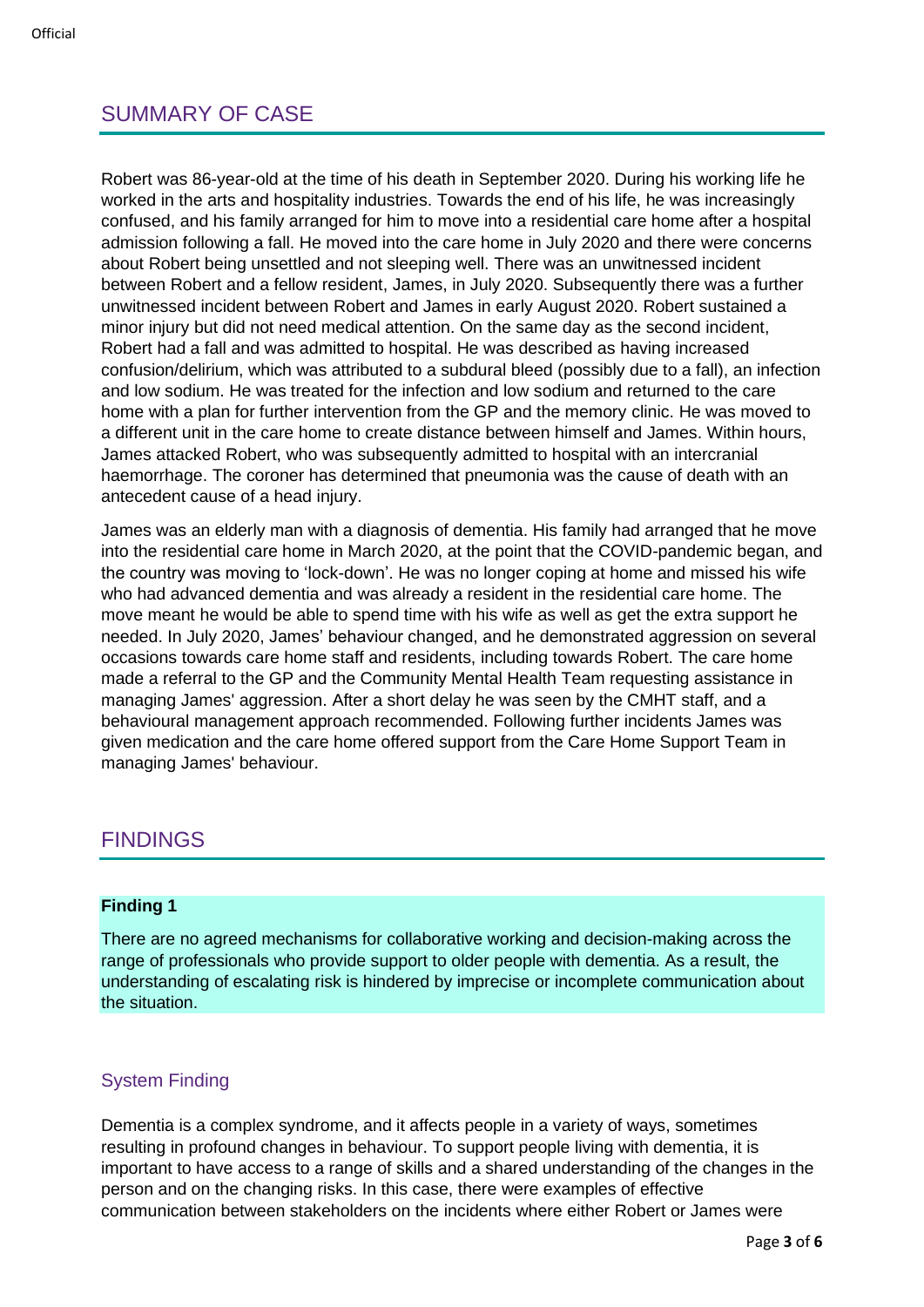involved. There was however not a holistic understanding of the circumstances which gave rise to James' aggression, which was a new facet of his dementia, or of the fact that James and Robert had aggressive exchanges on two occasions. Given that the incidents between James and Robert were unwitnessed, there was no way of knowing the precise cause of the incidents between the two men. An assumption was made that as these occurred in the evening, when Robert was unsettled, that this was the risk which could best be managed by moving Robert to a room away from James' room.

Both Robert and James were relatively new residents in the care home and neither man had shown any tendency to being aggressive before admission. Both had a degree of confusion. While James had a diagnosis of dementia and was known to the Community Mental Health Team (CMHT) in the past, Robert was not known to the CMHT and had no formal diagnosis of dementia but was displaying confusion and sleeplessness. The care home identified that they needed support in managing James' increasingly challenging behaviours and made a referral to the Care Home Liaison Support Team. The referral was processed appropriately, however, when this was allocated, there was a delay as it was initially missed by the practitioner due to the increase in email traffic due to the impact of COVID-19 and agile working. During the 15 day delay in reviewing James' mental health specialist support, a further incident of challenging behaviour occurred. The care home had a historically supportive relationship with the CMHT, however changes in the structure and staffing of the CMHT meant that there was a degree of uncertainty about the level of support the care home could expect and with whom they should communicate. Communication between professionals was further hindered by much of it being undertaken either by phone or email, with little face to face interaction with one another, due to the COVID-19 pandemic.

The range of professionals involved, the fact that the person alleged to have caused harm was vulnerable, and the lack of established working relationships between agencies contributed to poor communication between professionals from different agencies. This was compounded by visiting restrictions to the care home being in place due to the COVID-19 pandemic. There were several Section 42 adult safeguarding enquires being undertaken where James was the person alleged to have caused harm, however, the full range of incidents was not known to everyone supporting Robert and James. James, as the person alleged to have caused harm, could have been involved in the safeguarding enquiries with support from an Independent Mental Capacity Advocate (IMCA) and this may have led to a more holistic understanding of the extent of his challenging behaviours and the 'triggers' for this. The GP, who was pivotal to supporting both men, reported not always being aware of the incidents which had occurred or of the emerging challenges in managing James' behaviour. The risk assessment undertaken in relation to James' challenging behaviour appears to have not been revised and nor was there a holistic reassessment of his care plan by the CMHT. There was a degree to which the various professionals were making assumptions about what others would do and how they understood the concerns being shared.

The review group reported that there is now a monthly multi-disciplinary team meeting in the care home attended by staff from the CMHT's Care Home Support Team and Social Services staff, where information and concerns about residents is shared. This has improved communication and supports a shared understanding of the residents. This is unique to this care home and does not take place across all 17 older people care homes in Richmond. A formal mechanism for sharing information and concerns is likely to be of assistance in many residential care homes who support older people with dementia and could be considered as part of the wider developments set out in the NHS Long Term Plan and in the recent proposals for a Health and Care Bill in the white Paper 'Integration and innovation: working together to improve health and social care for all' (February 2021).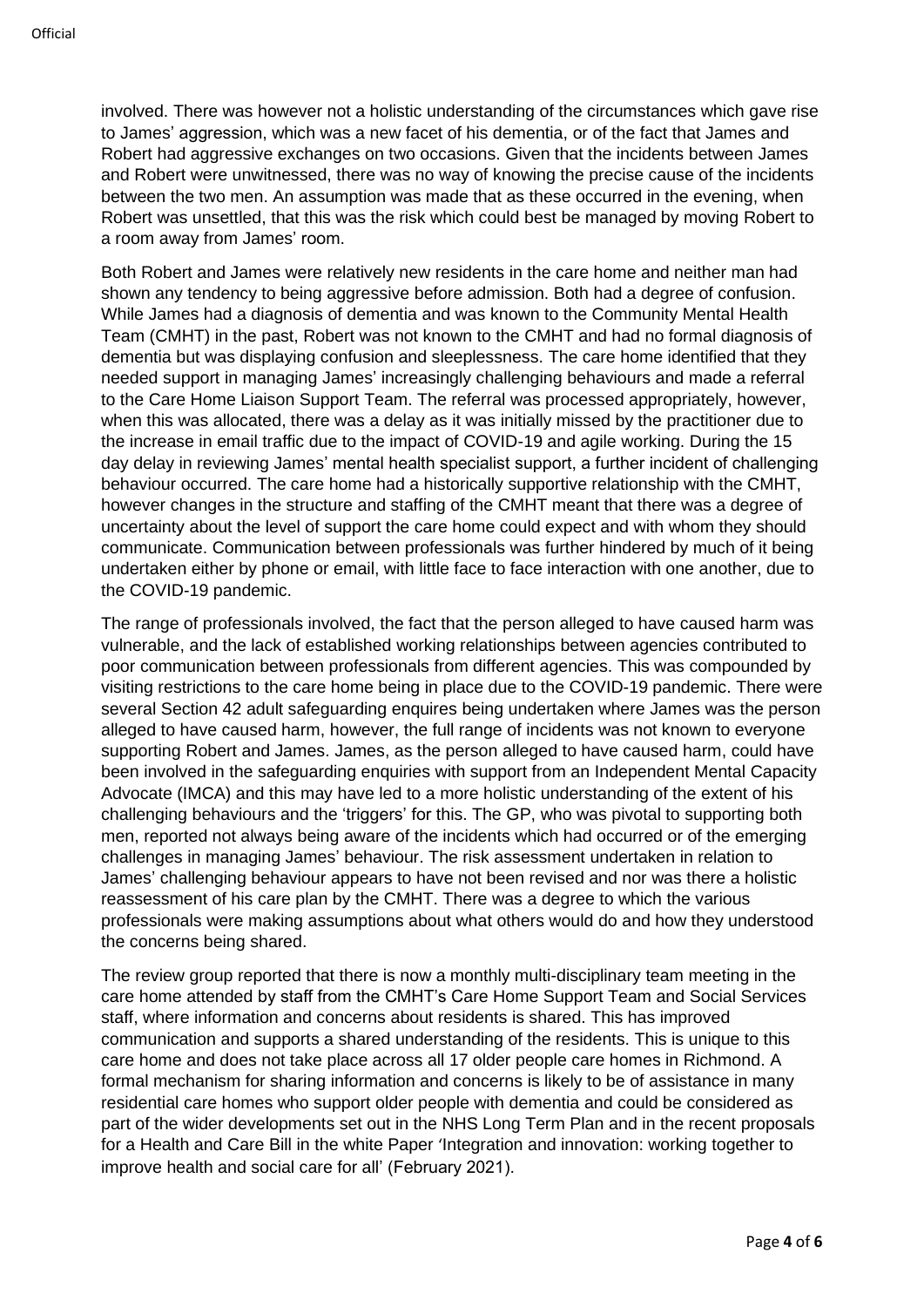#### **Questions for SAB and partners**

- *Where the person alleged to have caused harm is vulnerable how much consideration is given to ways to involve them in the safeguarding enquiry and/or the use of IMCA?*
- *What can the Board do to ensure that there is an agreed mechanism and shared language concerning risk regarding people with dementia?*
- *Are there models of MDT discussions between organisations set around residents of care homes who have dementia, which could be applied locally?*
- *How can GPs be more involved in and informed of emerging risks amongst residents of care homes?*
- *Is there a need to consider whether the current specialist care home in-reach support is adequate to meet the needs of care home residents with dementia, in Richmond?*

#### **Finding 2:**

All staff across health and social care need to have a shared understanding of the nature of dementia and skills in managing behaviours that challenge and of the level of expertise available in a residential care home.

#### System Finding

The term Dementia covers a wide range of specific medical conditions caused by abnormal brain changes. These changes trigger a decline in cognitive abilities and affect behaviour, feelings, and relationships. Dementia is progressive and while treatment can slow the symptoms for some people, there is no known cure. Many people with dementia need 24-hour care and this may be provided by a residential care home which puts the person at the centre of their care and considers how their dementia affects them. Providing care and support is complex because of the variation in individual symptoms and the growing number of physically strong and able people living with dementia.

Before agreeing to admit a person to any care home the manager of the care home must determine the person's needs and whether these can be met by their service. When people apply to move into care homes via a public funding route, the care home manager will receive detailed documentation such as a Care Act Assessment and Support Plan or a detailed Continuing Health Care Assessment. When people apply to a care home through a privately funded route, the documentation is less specific and is often reliant on the family's account of the person's needs and information shared by the GP. In this case, both Robert and James were admitted via a privately funded route. Given that both men had a disorder of the mind or brain, there was no evidence of a mental capacity assessment regarding the decisions on where to live and if appropriate, a clearly articulated best interest decisions. Both families initiated the discussions with the care home in the belief that this was in their family member's best interests. It is not likely that a formal best interest's process would have reached a different conclusion for these two men; however, it is a consideration for all future care home admissions where people may lack capacity to make the decision on where they live. The assessment undertaken at the point of admission for both men was appropriate as neither had a history of 'challenging behaviours.

The residential care home provides accommodation and personal care and offers specialist services for residents with dementia. The staff are skilled care workers who will have a level of